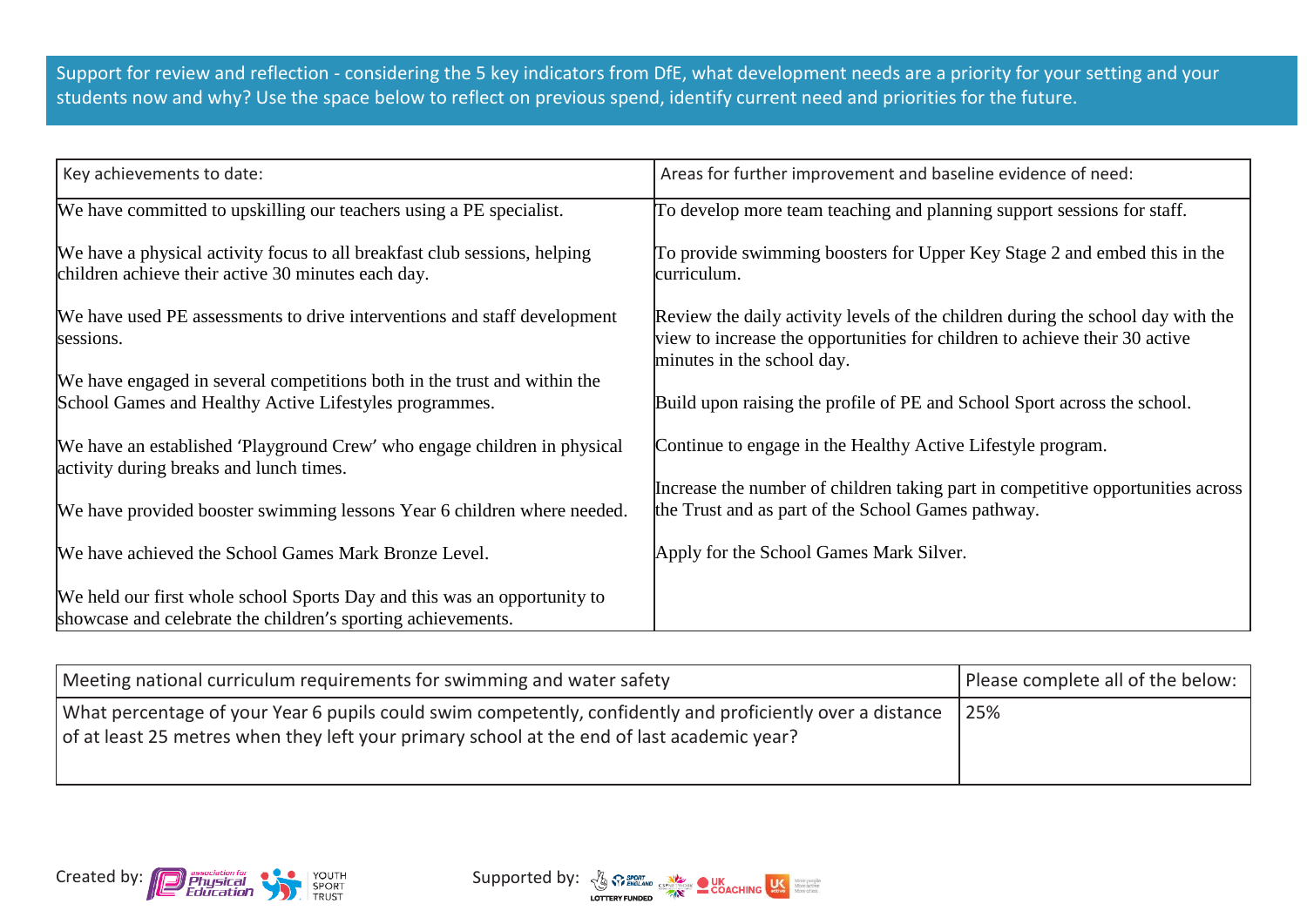| What percentage of your Year 6 pupils could use a range of strokes effectively [for example, front crawl,<br>[backstroke and breaststroke] when they left your primary school at the end of last academic year?                       | 14%                                             |
|---------------------------------------------------------------------------------------------------------------------------------------------------------------------------------------------------------------------------------------|-------------------------------------------------|
| What percentage of your Year 6 pupils could perform safe self-rescue in different water-based situations<br>when they left your primary school at the end of last academic year?                                                      | 0%                                              |
| Schools can choose to use the Primary PE and Sport Premium to provide additional provision for swimming<br>but this must be for activity <b>over and above</b> the national curriculum requirements. Have you used it in this<br>way? | Yes, Year 6 booster sessions in<br>Summer term. |



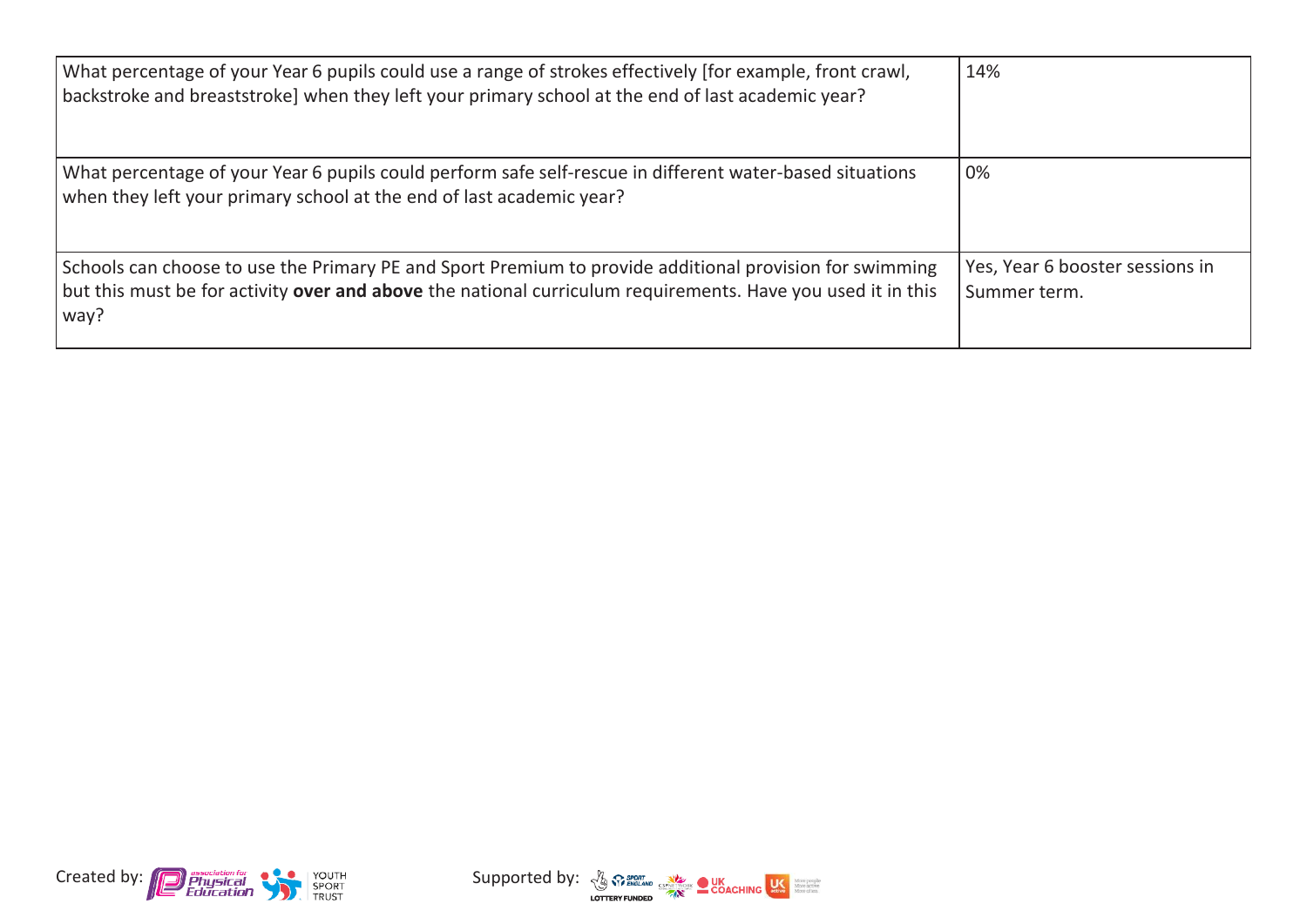## **Action Plan and Budget Tracking**

Capture your intended annual spend against the 5 key indicators. Clarify the success criteria and evidence of impact that you intend to measure to evaluate for students today and for the future.

| Academic Year: 2018/19                                                                                                                                                                                                                                         | Total fund allocated: £17,910                                                                                                                                                                                                                                                                                                                                                                                                                                              | Date Updated: April 2018                                                                                                                                                                                                             |                                                                                                                                                                                                                                |                                                                                                                                                                                                                                                                                                                                                                                                                             |
|----------------------------------------------------------------------------------------------------------------------------------------------------------------------------------------------------------------------------------------------------------------|----------------------------------------------------------------------------------------------------------------------------------------------------------------------------------------------------------------------------------------------------------------------------------------------------------------------------------------------------------------------------------------------------------------------------------------------------------------------------|--------------------------------------------------------------------------------------------------------------------------------------------------------------------------------------------------------------------------------------|--------------------------------------------------------------------------------------------------------------------------------------------------------------------------------------------------------------------------------|-----------------------------------------------------------------------------------------------------------------------------------------------------------------------------------------------------------------------------------------------------------------------------------------------------------------------------------------------------------------------------------------------------------------------------|
| Key indicator 1: The engagement of all pupils in regular physical activity - Chief Medical Officer guidelines recommend that<br>primary school children undertake at least 30 minutes of physical activity a day in school                                     | Percentage of total allocation:<br>12.5%                                                                                                                                                                                                                                                                                                                                                                                                                                   |                                                                                                                                                                                                                                      |                                                                                                                                                                                                                                |                                                                                                                                                                                                                                                                                                                                                                                                                             |
| School focus with clarity on<br>intended impact on pupils:                                                                                                                                                                                                     | Actions to achieve:                                                                                                                                                                                                                                                                                                                                                                                                                                                        | Funding<br>allocated:                                                                                                                                                                                                                | Evidence and impact:                                                                                                                                                                                                           | Sustainability and suggested<br>next steps:                                                                                                                                                                                                                                                                                                                                                                                 |
| To <b>increase</b> the level of physical<br>activity during breakfast club to allow<br>children to achieve their 30 active<br>minutes.<br>Increase the amount of opportunities<br>within the school day where children<br>can be physically active and achieve | Audit of current provision to<br>$\bullet$<br>identify activities that take<br>place within breakfast club.<br>From audit, highlight gaps<br>$\bullet$<br>and ensure that age<br>appropriate activities are<br>planned in.<br>Identify support staff to<br>$\bullet$<br>undertake role and by<br>providing training<br>Regularly monitor and get<br>$\bullet$<br>feedback from staff and<br>children.<br>Train current Year 5 cohort<br>$\bullet$<br>of Playground Crew to | £2234<br>(statfing)                                                                                                                                                                                                                  | Feedback from staff and<br>$\bullet$<br>children - linked to<br>activities, and how<br>children manage at start of<br>school day.<br>More children achieve 30<br>active minutes.<br>Programme of breakfast<br>club activities. | Physical activity is<br>$\bullet$<br>always encouraged<br>during breakfast club.<br>Chn take part in Just<br>Dance or physical<br>outdoor activities.<br>Continue to monitor the<br>level of physical activity<br>during breakfast club.<br>Claire Spencer has taken<br>$\bullet$<br>part in Playground<br>Leader training. She will<br>encourage children to<br>take part in these<br>activities during<br>breakfast club. |
| 30 active minutes.<br>Created by:<br><b>Physical</b><br>Education<br>SPORT                                                                                                                                                                                     | deliver games during break<br>times and lunch times.<br>Staff ensure that Playground<br>$\bullet$<br>Crew remain motivated and<br>confident when delivering<br>activities.<br>Develop brain break<br>$\bullet$<br>activities e.g. BBC Super<br>movers, Go Noodle during<br>Supported by:                                                                                                                                                                                   | <b>TAS PENGLAND CONCERNER OF DESCRIPTION OF A RESIDENCE CONCERNER CONCERNER CONCERNER CONCERNER CONCERNER CONCERNER CONCERNER CONCERNER CONCERNER CONCERNER CONCERNER CONCERNER CONCERNER CONCERNER CONCERNER CONCERNER CONCERNE</b> | Collect feedback from<br>$\bullet$<br>staff and children.<br>Use PE noticeboard to<br>publicise the Playground<br>Crew activities.<br>Share good practice in<br>staff meetings.                                                | Claire Spencer, Angela<br>Fairlamb and Tina Ford<br>have taken part in<br>Playground Leader<br>training with Y5 cohort.<br>They will oversee                                                                                                                                                                                                                                                                                |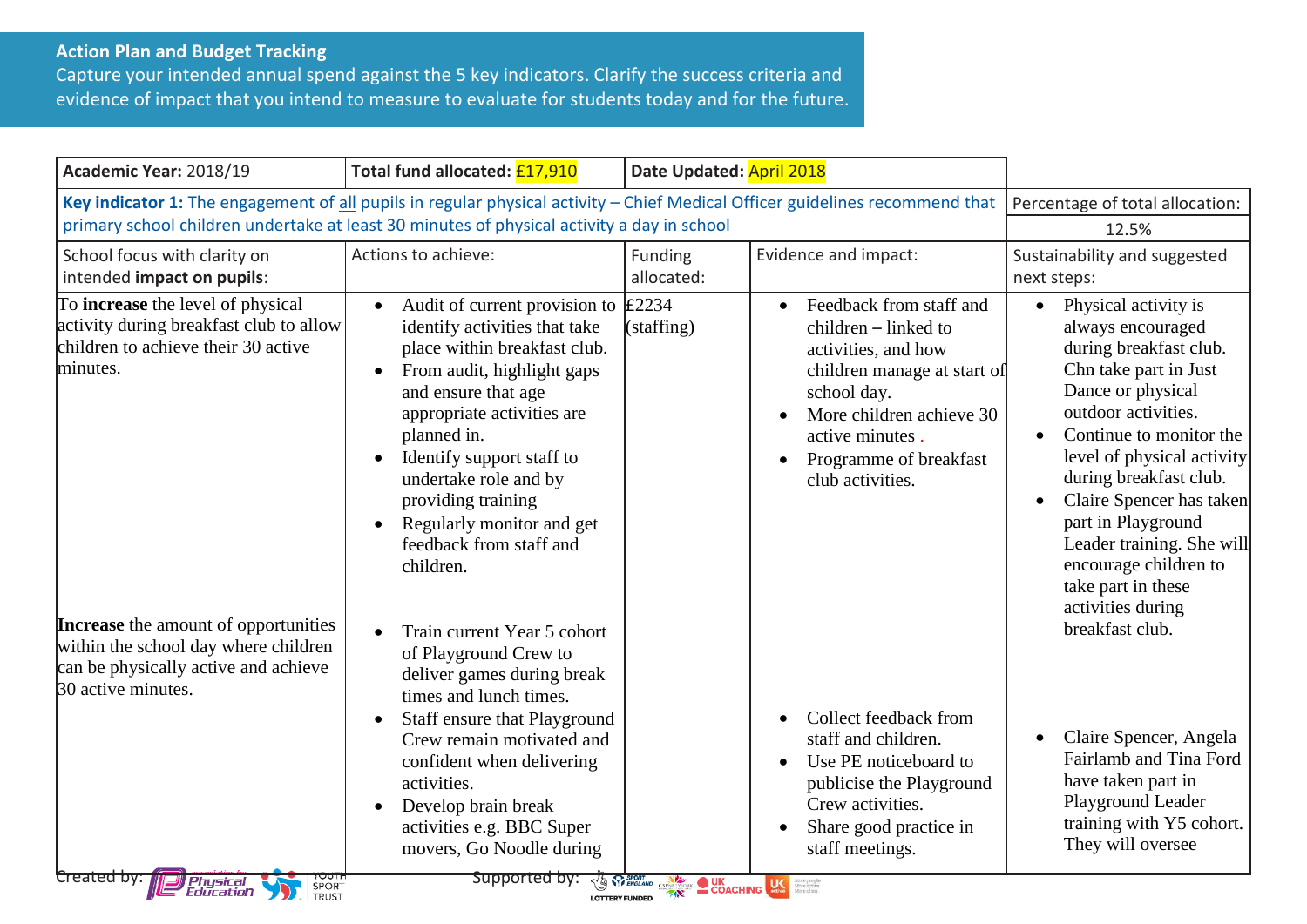|                                                                                                                                                                                       | lessons.<br>Engage in Personal<br>Challenge.                                                                                                                                                                                                                                                                                                                       |                                                                                                                                                                                                                                           | Playground Crew during<br>breaks and lunch times.<br>Personal challenge to be<br>encouraged during free<br>time by Playground<br>Crew.                                                                                                                                                                     |
|---------------------------------------------------------------------------------------------------------------------------------------------------------------------------------------|--------------------------------------------------------------------------------------------------------------------------------------------------------------------------------------------------------------------------------------------------------------------------------------------------------------------------------------------------------------------|-------------------------------------------------------------------------------------------------------------------------------------------------------------------------------------------------------------------------------------------|------------------------------------------------------------------------------------------------------------------------------------------------------------------------------------------------------------------------------------------------------------------------------------------------------------|
| <b>Encourage and provide more</b><br>opportunities for children to take part<br>in active break and lunchtimes by<br>training playground leaders and staff,<br>structuring activities | Develop a rotation of<br>appropriate activities for<br>break and lunchtimes, using<br>the trained Playground Crew<br>to facilitate.<br>Monitor and review with<br>$\bullet$<br>children to ensure that the<br>leaders remain confident and<br>seasonal activities are on<br>offer.<br>Audit current equipment and<br>$\bullet$<br>purchase necessary<br>equipment. | Half termly meetings with<br>playground leaders -<br>review and identify<br>further support needed.<br>Range of resources<br>available are being used<br>and looked after.<br>Pupil voice $-$ are activities<br>appropriate and engaging? | Continue to monitor<br>effectiveness of<br>Playground Crew.<br>Provide further training/<br>support where needed.<br>Elect a Playground<br>Crew representative to<br>the Student Council.<br>This person will be<br>responsible for voicing<br>concerns/ideas<br>regarding physical<br>activity in school. |
| <b>Increase</b> level of positive behavior in<br>the classroom.                                                                                                                       | Link learning points rewards<br>$\bullet$<br>system to break times and<br>lunchtimes. Encourage<br>children to be more active<br>and take part in physical<br>activity.                                                                                                                                                                                            | Observe/monitor<br>behaviour during PE<br>lessons and break times.<br>Ensure positive behavior<br>is recognised using<br>learning points.                                                                                                 | Observe/monitor<br>behaviour during PE<br>lessons and break times.                                                                                                                                                                                                                                         |
|                                                                                                                                                                                       |                                                                                                                                                                                                                                                                                                                                                                    |                                                                                                                                                                                                                                           | Percentage of total allocation:                                                                                                                                                                                                                                                                            |

Created by: Physical Physical Supported by:  $\frac{1}{2}$  Concring US CONCRETE Supported by:  $\frac{1}{2}$  CONCRETE SCACHING





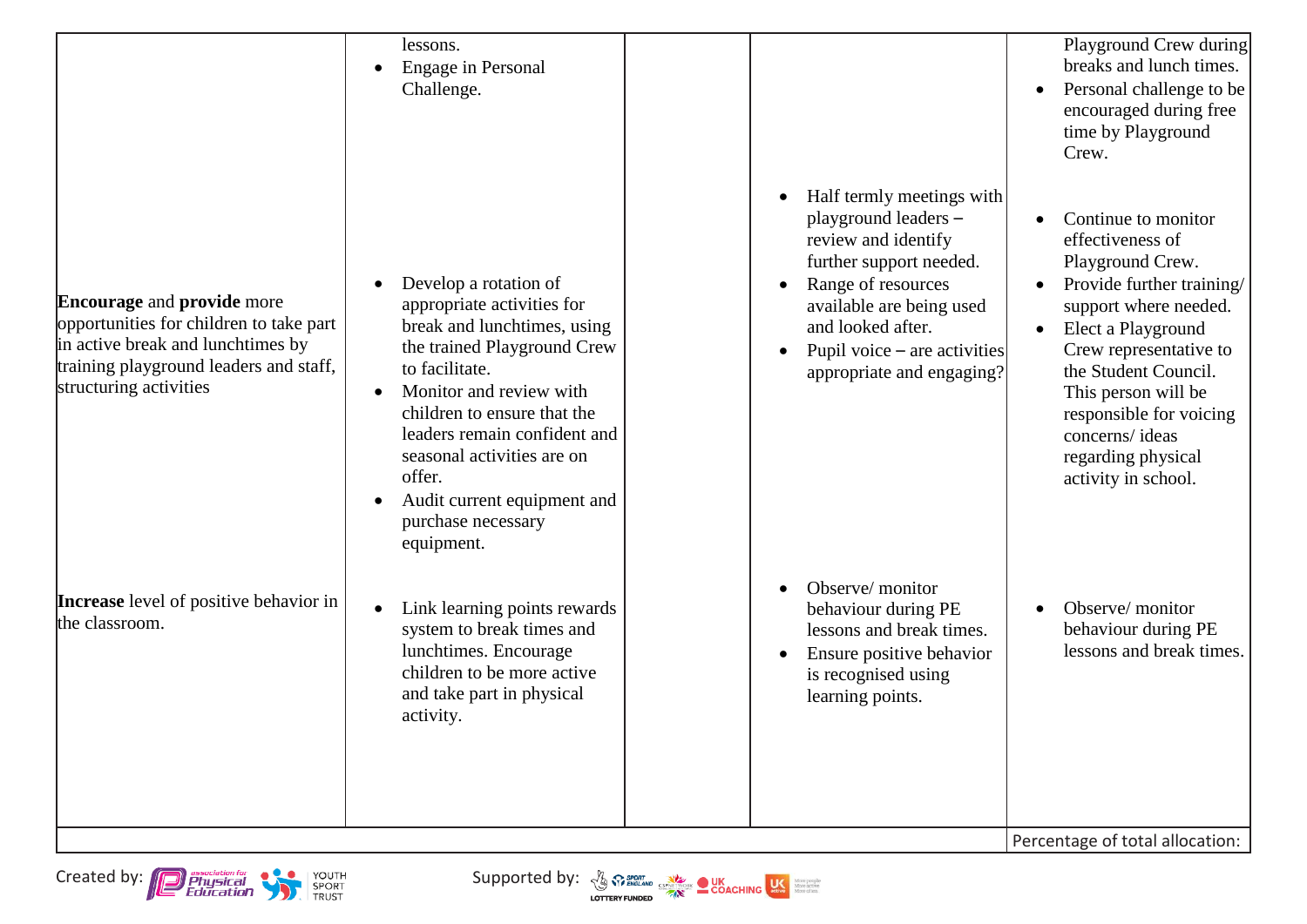| School focus with clarity on                                                                                                                                                 | Actions to achieve:                                                                                                                                                                                                 | Funding    | Evidence and impact:                                                                                                                                             | Sustainability and suggested                                                                                                                     |
|------------------------------------------------------------------------------------------------------------------------------------------------------------------------------|---------------------------------------------------------------------------------------------------------------------------------------------------------------------------------------------------------------------|------------|------------------------------------------------------------------------------------------------------------------------------------------------------------------|--------------------------------------------------------------------------------------------------------------------------------------------------|
| intended impact on pupils:                                                                                                                                                   |                                                                                                                                                                                                                     | allocated: |                                                                                                                                                                  | next steps:                                                                                                                                      |
| Celebrate and promote the children's<br>sporting achievements to their peers,<br>staff and visitors by creating an<br>appropriate PE noticeboard in a<br>prominent position. | Identify appropriate position<br>$\bullet$<br>and regularly update<br>noticeboard.<br>Use noticeboard to promote<br>clubs, sporting values,<br>healthy lifestyles and                                               |            | available.<br>Regularly updated and<br>reviewed                                                                                                                  | Clear, concise information Continue to update noticeboard<br>with relevant information<br>regarding sports events.                               |
| Establish a Playground Crew<br>noticeboard to provide children with a<br>student voice in sport and PE.                                                                      | upcoming events.<br>Use the Playground Crew<br>noticeboard to promote clubs<br>and playtime activities as<br>well as being a link for<br>younger children. Promote<br>positive role models.                         |            | Noticeboard, website,<br>twitter.<br>Feedback from parents<br>and children.<br>Match reports and                                                                 | Playground Crew to deliver<br>physical activities at break and<br>lunch times.<br>Children to continue to write<br>match reports after           |
| To celebrate and promote the<br>sporting achievements of pupils in a<br>PE celebration assembly with a focus<br>on participation in physical activity.                       | Establish frequency and<br>format of assembly to<br>celebrate PE and healthy<br>activity lifestyles; develop<br>parental engagement.<br>Share information about<br>assembly on website, class<br>blogs and twitter. |            | Playground awards.<br>Values used during                                                                                                                         | competitions.<br>Continue to ensure that this is<br>part of the weekly schedule.<br>Continue to attend Healthy<br>Active Lifestyles events where |
|                                                                                                                                                                              | Develop role of playground<br>leaders and team captains to<br>feedback and give match<br>reports, present awards.                                                                                                   |            | <b>Healthy Active Lifestyles</b><br>events.<br>Children understand and<br>are able to use the values.<br>Children can demonstrate<br>the values in lessons other | the values are celebrated.<br>Ensure that children understand<br>the meaning of the values.                                                      |
| Embed the Youth Sport Trust<br>Sporting Values in PE lessons and<br>whole school life.                                                                                       | Values on PE noticeboard<br>and used in PE lessons.<br>Children taught meaning of<br>$\bullet$<br>values and how they can<br>impact in PE lessons.<br>Look to embed these values<br>in all lessons.                 |            | than PE.<br>Values are embedded<br>across school life.<br>Children will recognize<br>these values and be able to<br>apply them.                                  |                                                                                                                                                  |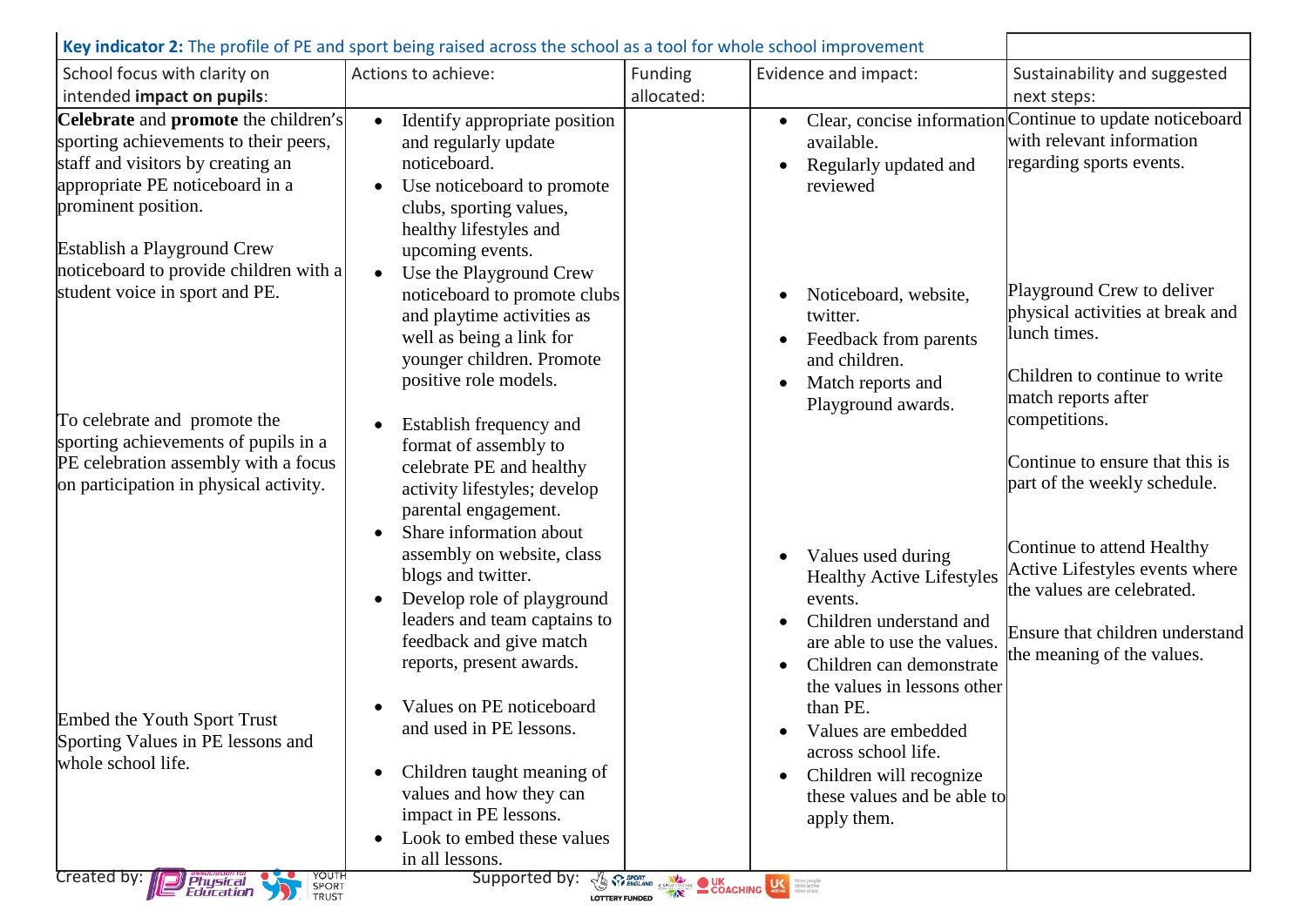| Key indicator 3: Increased confidence, knowledge and skills of all staff in teaching PE and sport                                                                                       |                                                                                                                                                                                                                                                                                                                                                                                                                                                     |                                                  | Percentage of total allocation:                                                                                                                                                                                              |                                                                                                                                                                                                                                    |
|-----------------------------------------------------------------------------------------------------------------------------------------------------------------------------------------|-----------------------------------------------------------------------------------------------------------------------------------------------------------------------------------------------------------------------------------------------------------------------------------------------------------------------------------------------------------------------------------------------------------------------------------------------------|--------------------------------------------------|------------------------------------------------------------------------------------------------------------------------------------------------------------------------------------------------------------------------------|------------------------------------------------------------------------------------------------------------------------------------------------------------------------------------------------------------------------------------|
|                                                                                                                                                                                         |                                                                                                                                                                                                                                                                                                                                                                                                                                                     |                                                  |                                                                                                                                                                                                                              | 33.2%                                                                                                                                                                                                                              |
| School focus with clarity on intended<br>impact on pupils:                                                                                                                              | Actions to achieve:                                                                                                                                                                                                                                                                                                                                                                                                                                 | <b>Funding</b><br>allocated:                     | Evidence and impact:                                                                                                                                                                                                         | Sustainability and suggested<br>next steps:                                                                                                                                                                                        |
| Increase the competence and<br>confidence of staff to enable them to<br>deliver high quality PE and achieve<br>National Curriculum requirements.                                        | Buy in a PE specialist from $\text{\pounds}3000$<br>$\bullet$<br>NUFC to upskill teaching<br>staff during curriculum<br>time; all class teachers will<br>receive this on a rotational<br>basis.<br>Engage with CPD<br>$\bullet$<br>opportunities from<br>NPESSS; including PE<br>subject lead development,<br>sport specific twilights and<br>FMS development.<br>Regular review and<br>$\bullet$<br>monitoring of staff skills.                    | $(PE$ specialist)<br>£2950<br>(PE SLA-<br>NPESS) | Lesson observations.<br>$\bullet$<br>PE Assessment Data<br>Staff confidence survey<br>outcomes.<br>Staff able to plan and lead a<br>series of lessons.<br>Lessons are more focused<br>and meet the needs of the<br>children. | PE lead to assess training needs<br>through staff meetings.<br>Teachers to use assessment<br>data to inform lessons.<br>Teachers to remain confident in<br>the delivery of PE.<br>Continually measure impact of<br>PE specialists. |
| Key indicator 4: Broader experience of a range of sports and activities offered to all pupils                                                                                           |                                                                                                                                                                                                                                                                                                                                                                                                                                                     |                                                  |                                                                                                                                                                                                                              | Percentage of total allocation:<br>5%                                                                                                                                                                                              |
| School focus with clarity on intended<br>impact on pupils:                                                                                                                              | Actions to achieve:                                                                                                                                                                                                                                                                                                                                                                                                                                 | Funding<br>allocated:                            | Evidence and impact:                                                                                                                                                                                                         | Sustainability and suggested<br>next steps:                                                                                                                                                                                        |
| Increase the engagement of children<br>in extra curricular activities by<br>ensuring that there are a wide range<br>of activities provided by external<br>providers and teaching staff. | Review current provision<br>$\bullet$<br>ensuring that there is an<br>opportunity available for<br>each year group and how<br>clubs are organised across<br>each term.<br>Ensure there is provision<br>$\bullet$<br>for any year groups who are<br>not currently catered for.<br>Ensure there are 2 sports<br>$\bullet$<br>clubs running each week.<br>Continue to develop forest<br>$\bullet$<br>school and the use of the<br>outdoor environment: | £887.08<br>(PE mats and<br>trolley)              | Club timetables and<br>$\bullet$<br>children who attend.<br>Feedback from staff,<br>children and parents.<br>More children attending<br>clubs and engaging in a<br>wider range of activities<br>across the school year.      | Continue to ensure sports clubs<br>registers; monitor groups of to be run throughout the year.<br>Children will be targeted to<br>attend a PE related<br>intervention. C4L club.                                                   |
| YOUTH<br>Created by: <b>Physical</b><br>Education<br>SPORT<br>TRUST                                                                                                                     | Supported by: 3 Presence COACHING                                                                                                                                                                                                                                                                                                                                                                                                                   |                                                  |                                                                                                                                                                                                                              |                                                                                                                                                                                                                                    |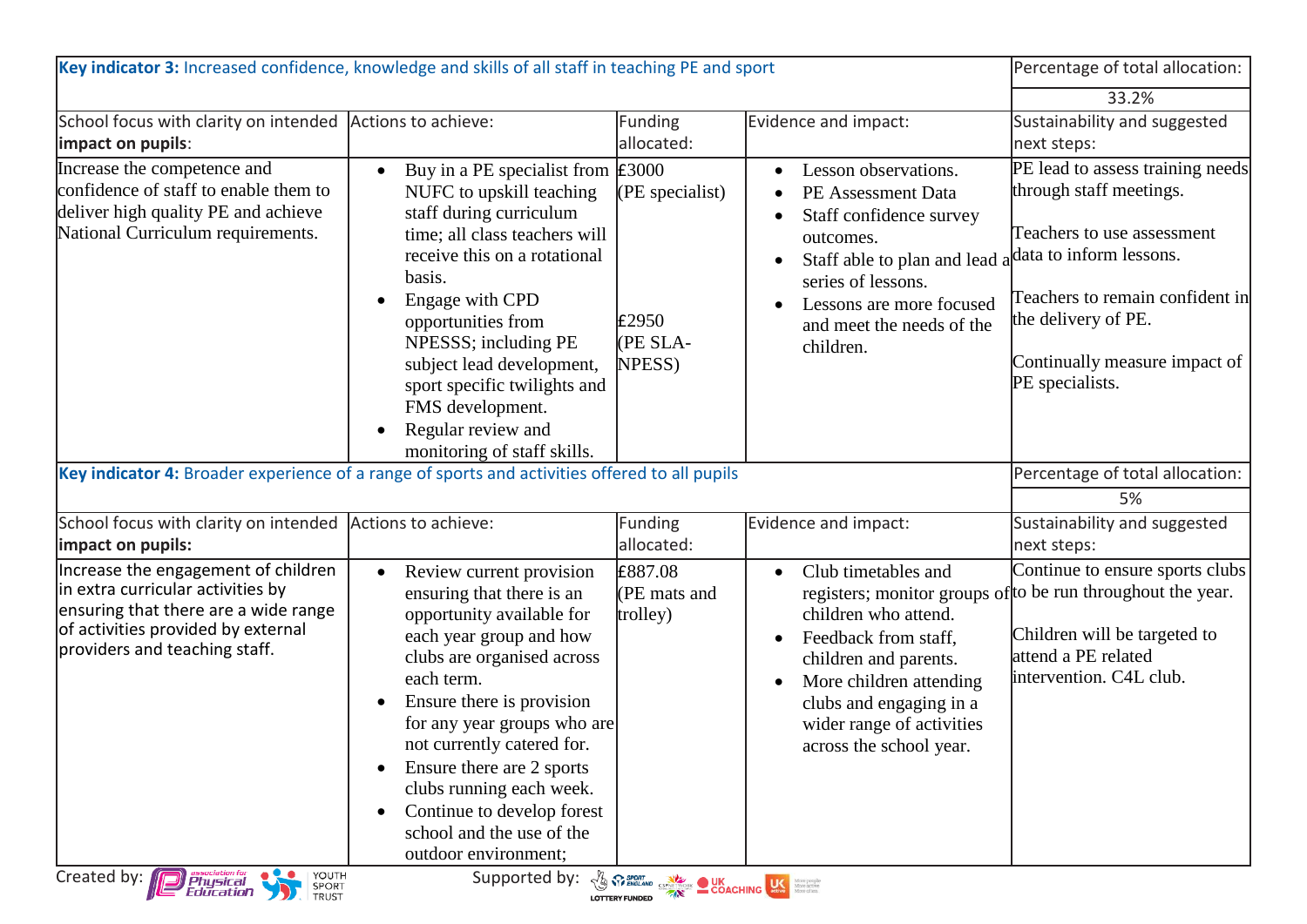| Formulate and deliver targeted<br>interventions for specific groups of<br>children. non-engagers, or less active | including camping, horse<br>riding and other<br>nontraditional sporting<br>opportunities.<br>Identify specific target<br>$groups - E.g. Less active,$<br>non-engagers, less able,<br>girls.                                                                                                                                                                                                                                                       | Percentage of non-attenders Children engaging in PE<br><b>TBC</b><br><b>Boosters</b><br>$\bullet$<br>Questionnaire outcomes<br>evaluated and acted upon.<br>New activities in the extra-                                             | boosters have made progress<br>with their basic skills.<br>PE lead to continue to monitor<br>progress.<br>PE lead to develop PE                                                          |
|------------------------------------------------------------------------------------------------------------------|---------------------------------------------------------------------------------------------------------------------------------------------------------------------------------------------------------------------------------------------------------------------------------------------------------------------------------------------------------------------------------------------------------------------------------------------------|--------------------------------------------------------------------------------------------------------------------------------------------------------------------------------------------------------------------------------------|------------------------------------------------------------------------------------------------------------------------------------------------------------------------------------------|
| Engage with pupils who do not usually<br>engage with after school clubs.                                         | Establish with staff and<br>from registers which<br>children are not engaging<br>with after school clubs.<br>Establish any barriers for<br>children to participate in<br>after school clubs.<br>Pupil voice to find out what<br>their preferred activities for<br>after school clubs would be.<br>Trial the most popular<br>$\bullet$<br>requests as taster sessions<br>in break and lunch times<br>and if successful look at<br>adding new club. | curricular timetable.<br>Review and evaluate<br>$\bullet$<br>attendance figures<br>Less able children in Years<br>3 and 4 are attending a PE<br>booster club.                                                                        | assessments to be used during<br>lessons.                                                                                                                                                |
| Continued engagement with NPESSS<br>healthy active lifestyles programme.                                         | Add healthy active<br>lifestyles events to the<br>school diary.<br>Accept invites and book<br>transport.<br>Develop a resource pack<br>based on activities from<br>events and provide<br>opportunities in school.                                                                                                                                                                                                                                 | Attend the events<br>$\bullet$<br>Celebrate at PE assembly<br>and on noticeboard /<br>website.<br>Use of resources in lessons<br>$\bullet$<br>and clubs.                                                                             | Children will increase their<br>levels of confidence and<br>attainment in PE.<br>PE lead to ensure all year<br>groups continue to participate<br>in healthy active lifestyles<br>events. |
| YOUTH<br>Created by:<br>association for<br>Physical<br>Education<br>SPORT<br>TRUST                               | Supported by:                                                                                                                                                                                                                                                                                                                                                                                                                                     | <b>All Sport Conditions OUK DESCRIPTION OF A RESIDENCE OF A RESIDENCE OF A RESIDENCE OF A RESIDENCE OF A RESIDENCE OF A RESIDENCE OF A RESIDENCE OF A RESIDENCE OF A RESIDENCE OF A RESIDENCE OF A RESIDENCE OF A RESIDENCE OF A</b> |                                                                                                                                                                                          |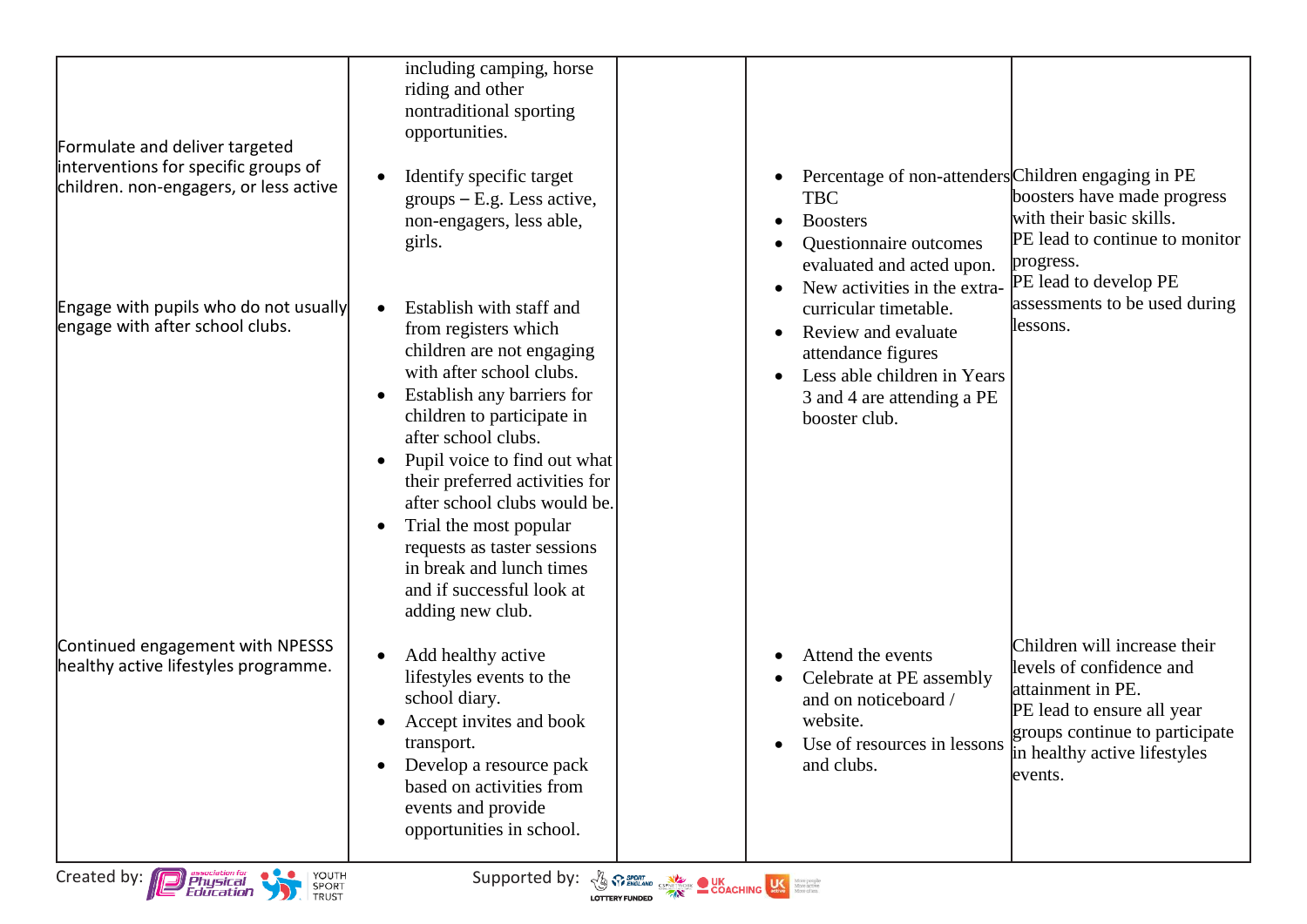| Key indicator 5: Increased participation in competitive sport                                                                                                                                          |                                                                                                                                                                                                                                                                                                                                                                         |                                                                                                                                                                                                                                      |                                                                                                                                                                                                                                                          | Percentage of total allocation:                                                                                                                                                     |
|--------------------------------------------------------------------------------------------------------------------------------------------------------------------------------------------------------|-------------------------------------------------------------------------------------------------------------------------------------------------------------------------------------------------------------------------------------------------------------------------------------------------------------------------------------------------------------------------|--------------------------------------------------------------------------------------------------------------------------------------------------------------------------------------------------------------------------------------|----------------------------------------------------------------------------------------------------------------------------------------------------------------------------------------------------------------------------------------------------------|-------------------------------------------------------------------------------------------------------------------------------------------------------------------------------------|
| School focus with clarity on intended Actions to achieve:<br>impact on pupils:                                                                                                                         |                                                                                                                                                                                                                                                                                                                                                                         | Funding<br>allocated:                                                                                                                                                                                                                | Evidence and impact:                                                                                                                                                                                                                                     | 16.4%<br>Sustainability and suggested<br>next steps:                                                                                                                                |
| Provide and increase the number of<br>competitive opportunities provided for<br>pupils by engaging in:<br>School Games competition<br>programme.<br>Trust competition programme.<br>Schools 500 games. | Add school games events<br>$\bullet$<br>into the school diary.<br>Plan curriculum based on<br>$\bullet$<br>competition dates<br>Enter competitions when<br>invitations are received.<br><b>Book</b> transport<br>$\bullet$<br>Attend events<br>Promote outcomes after<br>each event<br>Apply for school games<br>$\bullet$<br>mark in June.<br>Link to CPD<br>$\bullet$ | E1030<br>(Transport)<br>£1900<br>(Staffing)                                                                                                                                                                                          | Attendance at Level 2<br>$\bullet$<br>school games competitions<br>- Sportshall athletics,<br>hockey, netball,<br>Attain Silver School games<br>mark.<br>Noticeboards, Twitter,<br>school website, newsletter<br>with updates on sports<br>competitions. | Use activities from<br>competitions in school to<br>prepare for next year's<br>competitions.<br>Continue to engage in regular<br>competition and aim for Gold<br>School games mark. |
| Engage in the local authority Schools<br>500 games event.<br>Created by:<br>YOUTH                                                                                                                      | Enter competitions when<br>$\bullet$<br>invitations are received.<br><b>Book transport</b><br>$\bullet$<br>Attend event<br>$\bullet$<br>Promote and celebrate<br>outcomes after event<br>Supported by:                                                                                                                                                                  | <b>EXECUTE AND CONCEPTION CONCEPTING CONCEPTION CONCEPTION CONCEPTION CONCEPTION CONCEPTION CONCEPTION CONCEPTION CONCEPTION CONCEPTION CONCEPTION CONCEPTION CONCEPTION CONCEPTION CONCEPTION CONCEPTION CONCEPTION CONCEPTION </b> | Promotion of event on<br>School social media,<br>website, newsletters,<br>noticeboard.<br>Attendance of events at<br>School 500 games.<br>Included in PE celebration<br>assembly.                                                                        | Promote Sports Day on social<br>media.<br>Continue to celebrate<br>achievements in PE during<br>assemblies.                                                                         |